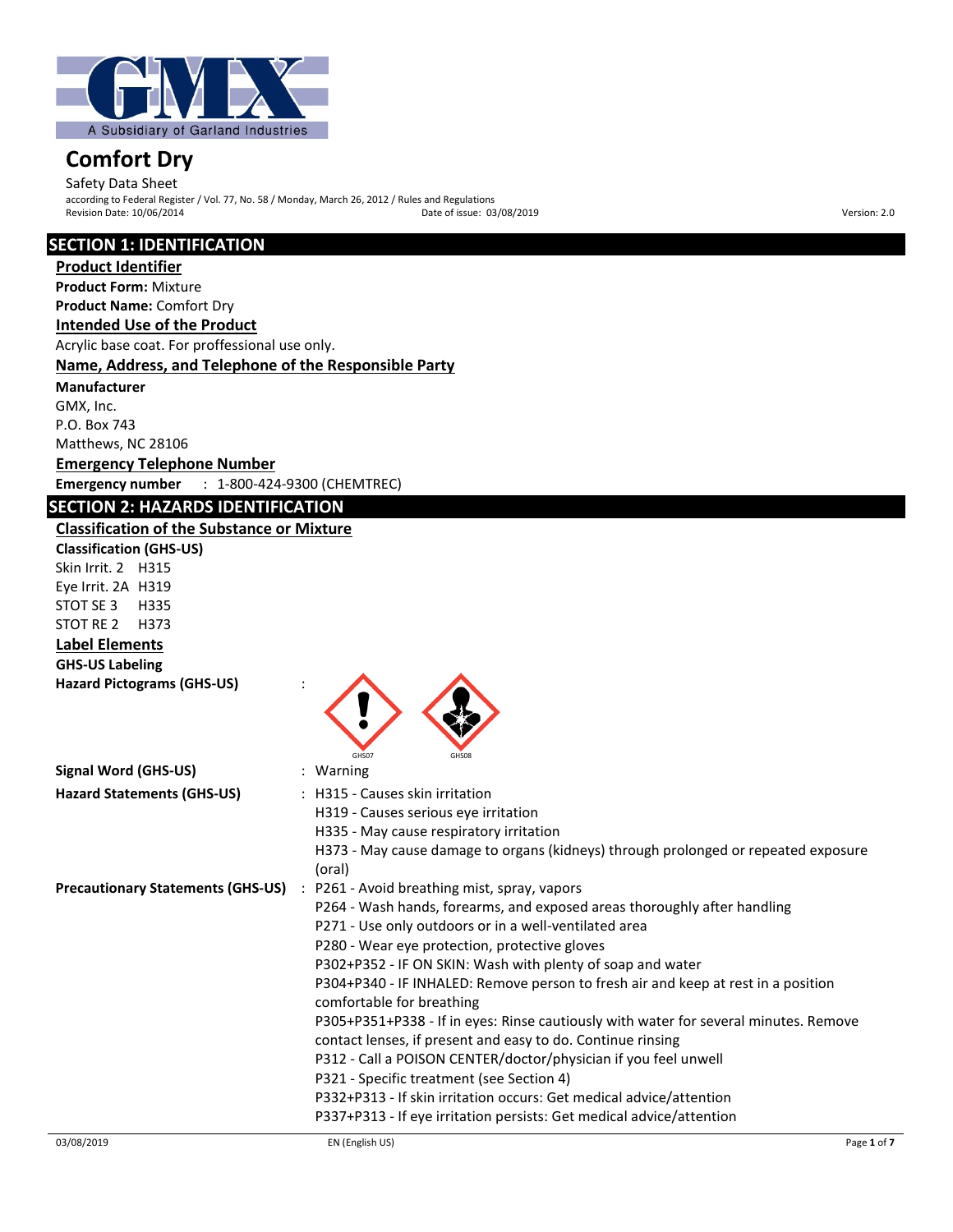Safety Data Sheet according to Federal Register / Vol. 77, No. 58 / Monday, March 26, 2012 / Rules and Regulations

> P362 - Take off contaminated clothing and wash before reuse P403+P233 - Store in a well-ventilated place. Keep container tightly closed P405 - Store locked up P501 - Dispose of contents/container according to local, regional, national, and international regulations

#### **Other Hazards**

**Other Hazards Not Contributing to the Classification**: Not available **Unknown Acute Toxicity (GHS-US)** Not available

#### **SECTION 3: COMPOSITION/INFORMATION ON INGREDIENTS**

**Mixture**

| <b>Name</b>                     | <b>Product identifier</b> | % (w/w)   | <b>Classification (GHS-US)</b> |
|---------------------------------|---------------------------|-----------|--------------------------------|
| Acrylic Polymer Solution        |                           | $20 - 40$ | Skin Irrit. 2, H315            |
|                                 |                           |           | Eye Irrit. 2A, H319            |
|                                 |                           |           | <b>STOT SE 3, H335</b>         |
| Ethylene glycol                 | (CAS No) 107-21-1         | $1 - 5$   | Acute Tox. 4 (Oral), H302      |
|                                 |                           |           | <b>STOT RE 2, H373</b>         |
| Cellulose, 2-hydroxyethyl ether | (CAS No) 9004-62-0        | $0.1 - 1$ | Comb. Dust                     |
|                                 |                           |           | Skin Irrit. 2, H315            |
|                                 |                           |           | Eye Irrit. 2A, H319            |
|                                 |                           |           | <b>STOT SE 3, H335</b>         |
| Pentapotassium triphosphate     | (CAS No) 13845-36-8       | $0.1 - 1$ | Comb. Dust                     |
|                                 |                           |           | Acute Tox. 4 (Oral), H302      |
| 2,2,4-Trimethylpentane-1,3-diol | (CAS No) 25265-77-4       | $0.1 - 1$ | Aquatic Acute 3, H402          |
| monoisobutyrate                 |                           |           |                                |
|                                 |                           |           |                                |

# **SECTION 4: FIRST AID MEASURES**

# **Description of First Aid Measures**

**General:** Never give anything by mouth to an unconscious person. If you feel unwell, seek medical advice (show the label where possible).

**Inhalation:** When symptoms occur: go into open air and ventilate suspected area. Remove to fresh air and keep at rest in a position comfortable for breathing. Call a POISON CENTER/doctor/physician if you feel unwell.

**Skin Contact:** Remove contaminated clothing. Drench affected area with water for at least 15 minutes. Wash contaminated clothing before reuse. If skin irritation occurs: Get medical advice/attention.

**Eye Contact:** Rinse cautiously with water for several minutes. Remove contact lenses, if present and easy to do. Continue rinsing. **Ingestion:** Rinse mouth. Do NOT induce vomiting.

#### **Most Important Symptoms and Effects Both Acute and Delayed**

**General:** Irritation to eyes, skin and respiratory tract. Causes damage to organs (kidneys) (Oral).

**Inhalation:** May cause respiratory irritation. May cause drowsiness or dizziness.

**Skin Contact:** Causes skin irritation.

**Eye Contact:** Causes serious eye irritation.

**Ingestion:** Ingestion may cause nausea, vomiting and diarrhea.

**Chronic Symptoms:** Causes damage to organs through prolonged or repeated exposure.

#### **Indication of Any Immediate Medical Attention and Special Treatment Needed**

If medical advice is needed, have product container or label at hand.

### **SECTION 5: FIRE-FIGHTING MEASURES**

### **Extinguishing Media**

**Suitable Extinguishing Media:** Carbon dioxide, dry chemical, foam, water spray, fog.

**Unsuitable Extinguishing Media:** Do not use a heavy water stream. Use of heavy stream of water may spread fire.

#### **Special Hazards Arising From the Substance or Mixture**

**Fire Hazard:** Not considered flammable but may burn at high temperatures.

**Explosion Hazard:** Product is not explosive.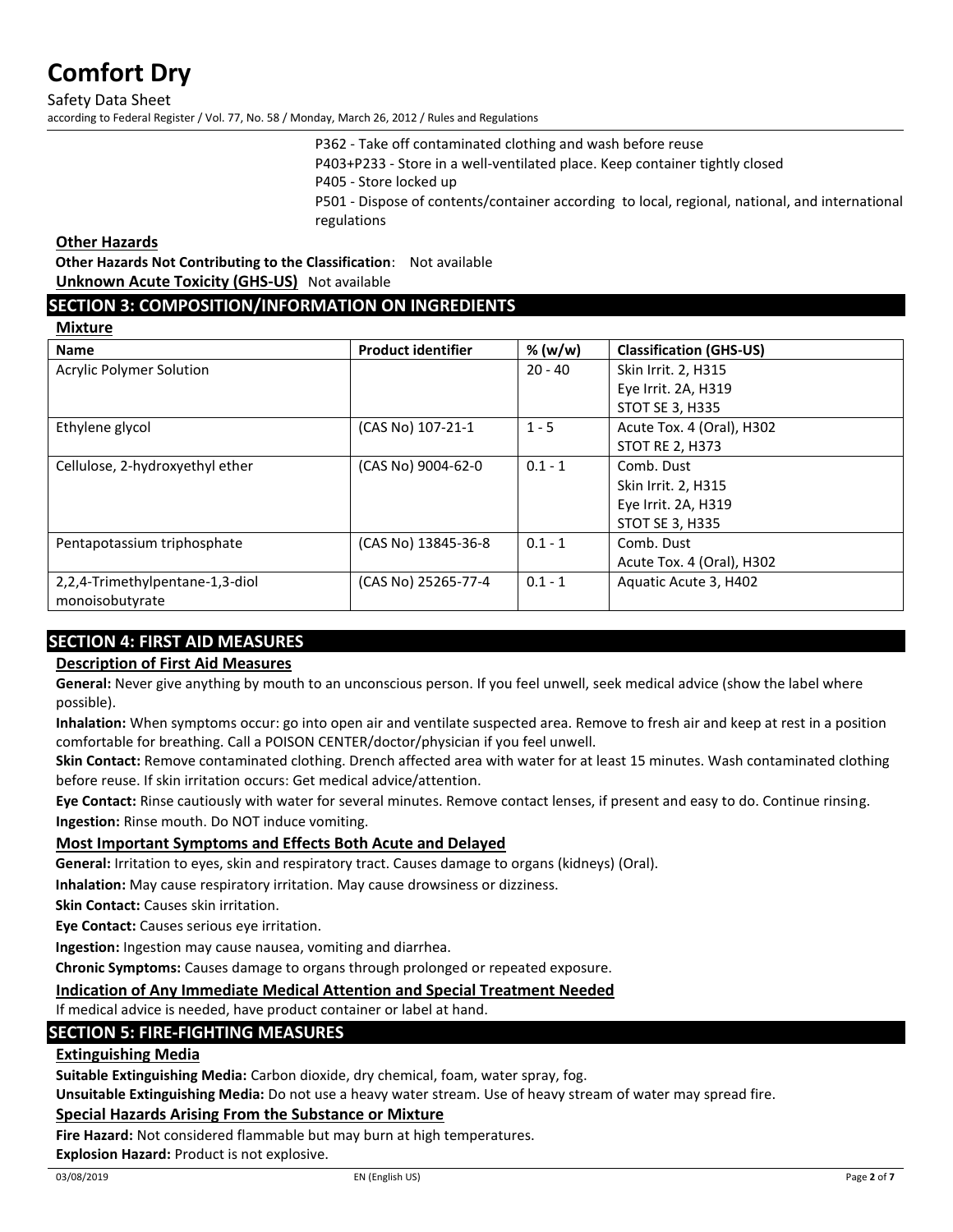Safety Data Sheet according to Federal Register / Vol. 77, No. 58 / Monday, March 26, 2012 / Rules and Regulations

**Reactivity:** Hazardous reactions will not occur under normal conditions.

### **Advice for Firefighters**

**Precautionary Measures Fire:** Not available

**Firefighting Instructions:** Exercise caution when fighting any chemical fire.

**Protection During Firefighting:** Do not enter fire area without proper protective equipment, including respiratory protection.

**Hazardous Combustion Products**: Carbon oxides (CO, CO2). Oxides of aluminum. Oxides of titanium.

**Reference to Other Sections**

Refer to section 9 for flammability properties.

#### **SECTION 6: ACCIDENTAL RELEASE MEASURES**

#### **Personal Precautions, Protective Equipment and Emergency Procedures**

**General Measures:** Handle in accordance with good industrial hygiene and safety practice.

#### **For Non-Emergency Personnel**

**Protective Equipment:** Use appropriate personal protection equipment (PPE).

**Emergency Procedures:** Evacuate unnecessary personnel.

#### **For Emergency Personnel**

**Protective Equipment:** Equip cleanup crew with proper protection.

**Emergency Procedures:** Ventilate area.

#### **Environmental Precautions**

Prevent entry to sewers and public waters.

#### **Methods and Material for Containment and Cleaning Up**

**For Containment:** Contain any spills with dikes or absorbents to prevent migration and entry into sewers or streams. Absorb and/or contain spill with inert material.

**Methods for Cleaning Up:** Clear up spills immediately and dispose of waste safely.

#### **Reference to Other Sections**

See heading 8, Exposure Controls and Personal Protection.

#### **SECTION 7: HANDLING AND STORAGE**

#### **Precautions for Safe Handling**

**Hygiene Measures:** Handle in accordance with good industrial hygiene and safety procedures. Wash hands and other exposed areas with mild soap and water before eating, drinking, or smoking and again when leaving work. Wash hands and forearms thoroughly after handling.

#### **Conditions for Safe Storage, Including Any Incompatibilities**

**Storage Conditions:** Store in a well-ventilated place. Keep container tightly closed. Store locked up.

**Incompatible Materials:** None known.

**Storage Temperature:** > 0 °C (32°F)

**Specific End Use(s)** Acrylic base coat

### **SECTION 8: EXPOSURE CONTROLS/PERSONAL PROTECTION**

## **Control Parameters**

| Ethylene glycol (107-21-1)    |                                     |                        |  |  |
|-------------------------------|-------------------------------------|------------------------|--|--|
| USA ACGIH                     | ACGIH Ceiling (mg/m <sup>3</sup> )  | 100 mg/m <sup>3</sup>  |  |  |
| Titanium dioxide (13463-67-7) |                                     |                        |  |  |
| USA ACGIH                     | $ACGIH TWA$ (mg/m <sup>3</sup> )    | 10 mg/m <sup>3</sup>   |  |  |
| USA OSHA                      | OSHA PEL (TWA) (mg/m <sup>3</sup> ) | 15 mg/m <sup>3</sup>   |  |  |
| USA IDLH                      | US IDLH $(mg/m3)$                   | 5000 mg/m <sup>3</sup> |  |  |

#### **Exposure Controls**

**Appropriate Engineering Controls:** Emergency eye wash fountains and safety showers should be available in the immediate vicinity of any potential exposure.

**Personal Protective Equipment:** Gloves. Protective goggles.

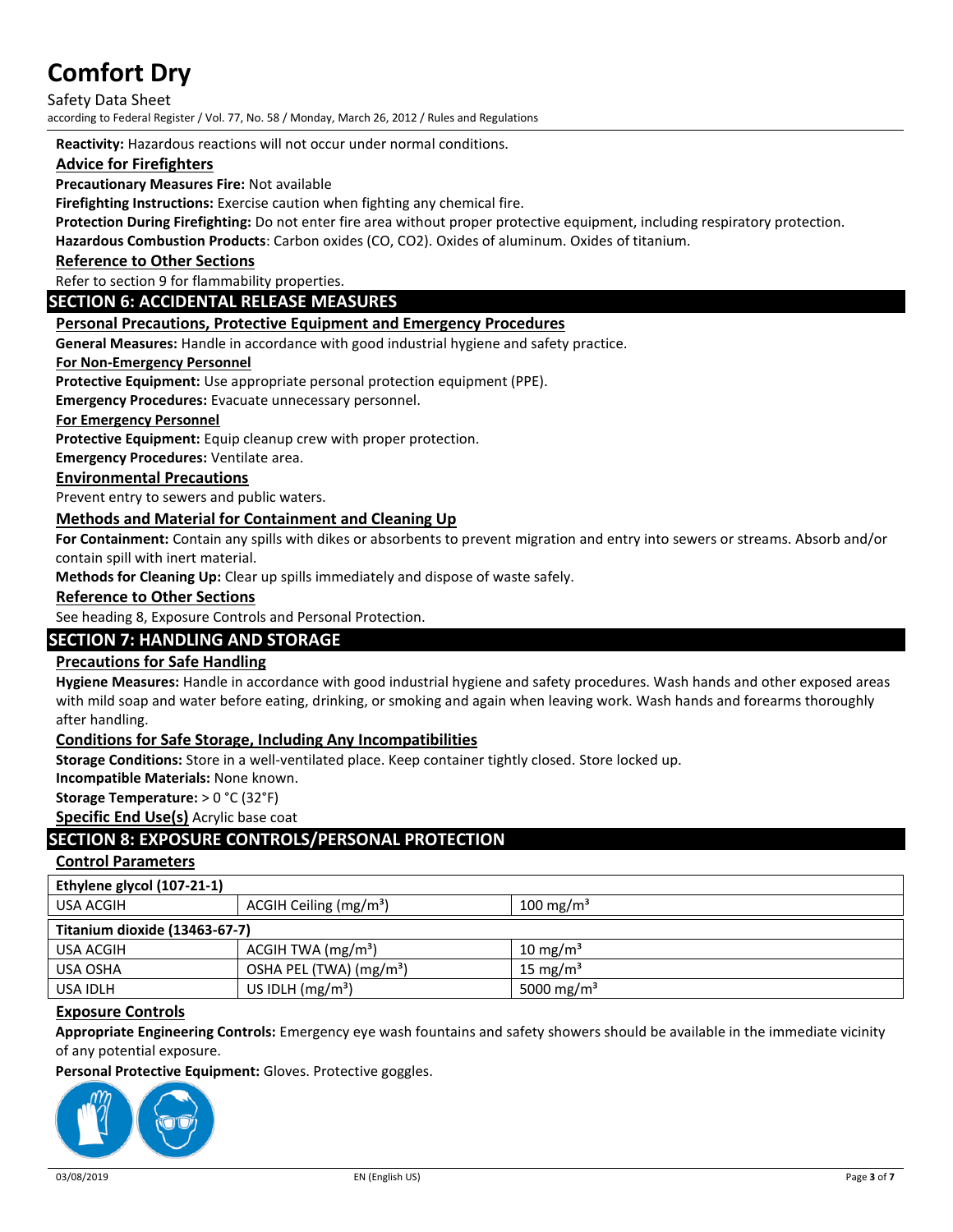Safety Data Sheet

according to Federal Register / Vol. 77, No. 58 / Monday, March 26, 2012 / Rules and Regulations

#### **Materials for Protective Clothing:** Not available

**Hand Protection:** Wear chemically resistant protective gloves.

**Eye Protection:** Chemical goggles or safety glasses.

**Skin and Body Protection:** Wear suitable protective clothing.

**Respiratory Protection:** Use a NIOSH-approved respirator or self-contained breathing apparatus whenever exposure may exceed established Occupational Exposure Limits.

**Other Information:** When using, do not eat, drink or smoke.

### **SECTION 9: PHYSICAL AND CHEMICAL PROPERTIES**

| <b>Information on Basic Physical and Chemical Properties</b> |
|--------------------------------------------------------------|
|--------------------------------------------------------------|

| <b>Physical State</b>                                    | Liguid                                                                |
|----------------------------------------------------------|-----------------------------------------------------------------------|
| Appearance                                               | White                                                                 |
| Odor                                                     | Slight                                                                |
| <b>Boiling Point</b>                                     | 100 °C (212 °F)                                                       |
| <b>Auto-ignition Temperature</b>                         | < 204 (400°F)                                                         |
| <b>Vapor Pressure</b>                                    | $>1$ mm Hg                                                            |
| <b>Relative Vapor Density at 20 °C</b>                   | $\leq 1$                                                              |
| Solubility                                               | Soluble in water                                                      |
| <b>Explosion Data - Sensitivity to Mechanical Impact</b> | Not expected to present an explosion hazard due to mechanical impact. |
| <b>Explosion Data - Sensitivity to Static Discharge</b>  | Not expected to present an explosion hazard due to static discharge.  |

### **SECTION 10: STABILITY AND REACTIVITY**

**Reactivity:** Hazardous reactions will not occur under normal conditions.

**Chemical Stability:** Stable at standard temperature and pressure.

**Possibility of Hazardous Reactions:** Hazardous polymerization will not occur.

**Conditions to Avoid:** Direct sunlight. Extremely high or low temperatures.

**Incompatible Materials:** None known.

**Hazardous Decomposition Products:** When heated, material emits irritating fumes.

# **SECTION 11: TOXICOLOGICAL INFORMATION**

#### **Information on Toxicological Effects - Product**

**Acute Toxicity:** Not classified

**LD50 and LC50 Data:** Not available

**Skin Corrosion/Irritation:** Causes skin irritation.

**Serious Eye Damage/Irritation:** Causes serious eye irritation.

**Respiratory or Skin Sensitization:** Not classified

**Germ Cell Mutagenicity:** Not classified

**Teratogenicity:** Not available

**Carcinogenicity:** Not classified

**Specific Target Organ Toxicity (Repeated Exposure):** May cause damage to organs (kidneys) through prolonged or repeated exposure (oral).

**Reproductive Toxicity:** Not classified

**Specific Target Organ Toxicity (Single Exposure):** May cause respiratory irritation.

**Aspiration Hazard:** Not classified

**Symptoms/Injuries After Inhalation:** May cause respiratory irritation. May cause drowsiness or dizziness.

**Symptoms/Injuries After Skin Contact:** Causes skin irritation.

**Symptoms/Injuries After Eye Contact:** Causes serious eye irritation.

**Symptoms/Injuries After Ingestion:** Ingestion may cause nausea, vomiting and diarrhea.

**Chronic Symptoms:** Causes damage to organs through prolonged or repeated exposure.

#### **Information on Toxicological Effects - Ingredient(s)**

**LD50 and LC50 Data:**

**Aluminum hydroxide (Al(OH)3) (21645-51-2)**

LD50 Oral Rat  $\vert$  > 5000 mg/kg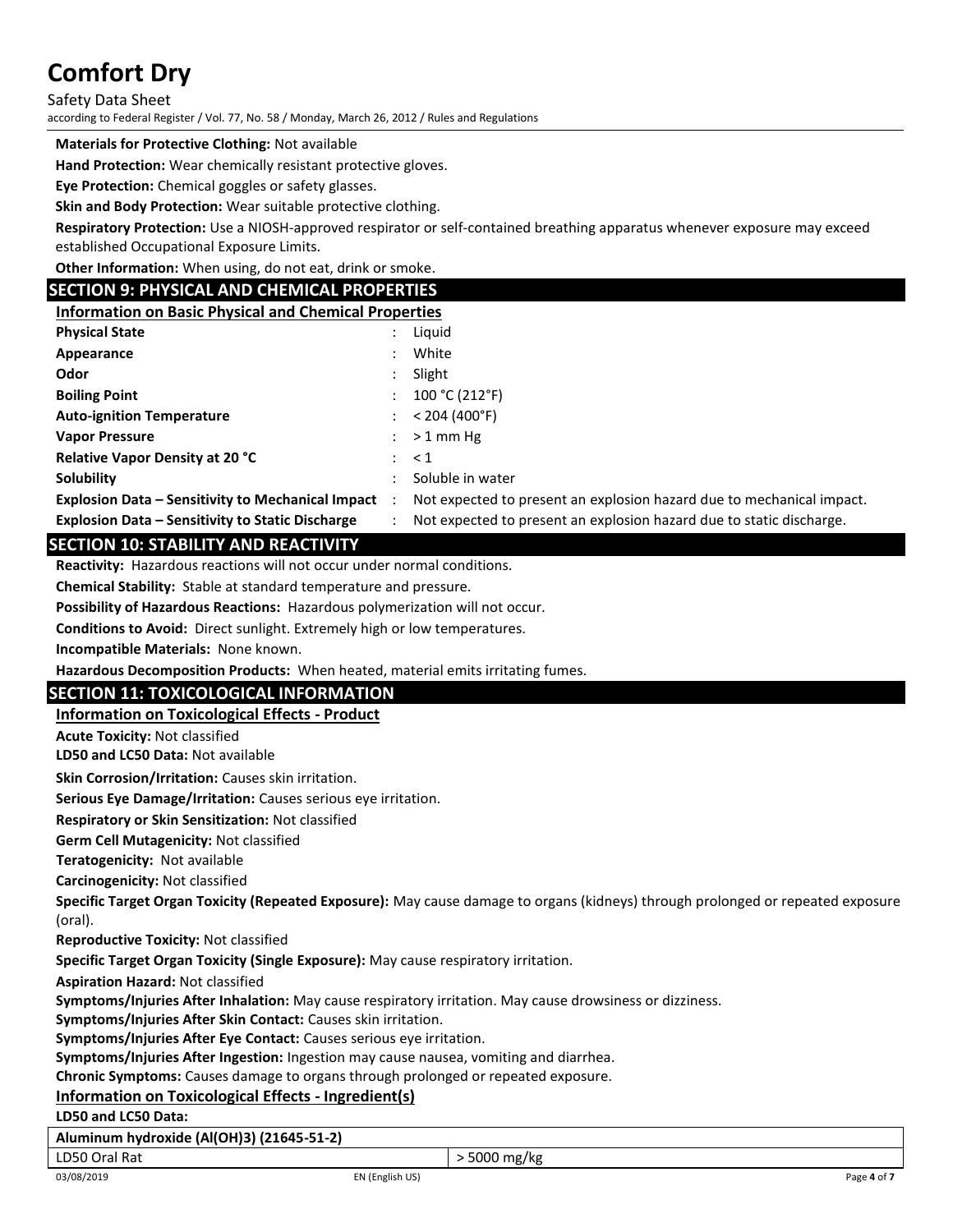Safety Data Sheet

according to Federal Register / Vol. 77, No. 58 / Monday, March 26, 2012 / Rules and Regulations

| Water (7732-18-5)                                                                                                             |                             |                                                                 |  |  |
|-------------------------------------------------------------------------------------------------------------------------------|-----------------------------|-----------------------------------------------------------------|--|--|
| LD50 Oral Rat                                                                                                                 |                             | > 90000 mg/kg                                                   |  |  |
| Ethylene glycol (107-21-1)                                                                                                    |                             |                                                                 |  |  |
| LD50 Oral Rat                                                                                                                 |                             | 4000 mg/kg                                                      |  |  |
| LD50 Dermal Rabbit                                                                                                            |                             | 3500 mg/kg                                                      |  |  |
| Pentapotassium triphosphate (13845-36-8)                                                                                      |                             |                                                                 |  |  |
| LD50 Oral Rat                                                                                                                 |                             | 2000 mg/kg                                                      |  |  |
| Titanium dioxide (13463-67-7)                                                                                                 |                             |                                                                 |  |  |
| LD50 Oral Rat                                                                                                                 |                             | > 10000 mg/kg                                                   |  |  |
| 2,2,4-Trimethylpentane-1,3-diol monoisobutyrate (25265-77-4)                                                                  |                             |                                                                 |  |  |
| LD50 Oral Rat                                                                                                                 |                             | 3200 mg/kg                                                      |  |  |
| LD50 Dermal Rat                                                                                                               |                             | > 15200 mg/kg                                                   |  |  |
| Titanium dioxide (13463-67-7)                                                                                                 |                             |                                                                 |  |  |
| <b>IARC Group</b>                                                                                                             |                             | 2B                                                              |  |  |
| <b>SECTION 12: ECOLOGICAL INFORMATION</b>                                                                                     |                             |                                                                 |  |  |
| <b>Toxicity Not classified</b>                                                                                                |                             |                                                                 |  |  |
| Ethylene glycol (107-21-1)                                                                                                    |                             |                                                                 |  |  |
| LC50 Fish 1                                                                                                                   |                             | 41000 mg/l (Exposure time: 96 h - Species: Oncorhynchus mykiss) |  |  |
| EC50 Daphnia 1                                                                                                                |                             | 46300 mg/l (Exposure time: 48 h - Species: Daphnia magna)       |  |  |
| LC 50 Fish 2<br>14 - 18 ml/l (Exposure time: 96 h - Species: Oncorhynchus mykiss [static])                                    |                             |                                                                 |  |  |
| 2,2,4-Trimethylpentane-1,3-diol monoisobutyrate (25265-77-4)                                                                  |                             |                                                                 |  |  |
| LC50 Fish 1                                                                                                                   |                             | 30 mg/l (Exposure time: 96 h - Species: Pimephales promelas)    |  |  |
| <b>Persistence and Degradability</b>                                                                                          |                             |                                                                 |  |  |
| <b>Comfort Dry</b>                                                                                                            |                             |                                                                 |  |  |
| Persistence and Degradability                                                                                                 | Not established.            |                                                                 |  |  |
| <b>Bioaccumulative Potential</b>                                                                                              |                             |                                                                 |  |  |
| <b>Comfort Dry</b>                                                                                                            |                             |                                                                 |  |  |
| <b>Bioaccumulative Potential</b>                                                                                              | Not established.            |                                                                 |  |  |
| Ethylene glycol (107-21-1)                                                                                                    |                             |                                                                 |  |  |
| Log Pow                                                                                                                       | $-1.93$                     |                                                                 |  |  |
| 2,2,4-Trimethylpentane-1,3-diol monoisobutyrate (25265-77-4)                                                                  |                             |                                                                 |  |  |
| Log Pow                                                                                                                       | $\frac{1}{3.47}$ (at 25 °C) |                                                                 |  |  |
| <b>Mobility in Soil Not available</b>                                                                                         |                             |                                                                 |  |  |
| <b>Other Adverse Effects</b>                                                                                                  |                             |                                                                 |  |  |
| Other Information: Avoid release to the environment.                                                                          |                             |                                                                 |  |  |
| <b>SECTION 13: DISPOSAL CONSIDERATIONS</b>                                                                                    |                             |                                                                 |  |  |
| Waste Disposal Recommendations: Dispose of waste material in accordance with all local, regional, national, and international |                             |                                                                 |  |  |
| regulations.                                                                                                                  |                             |                                                                 |  |  |
| <b>SECTION 14: TRANSPORT INFORMATION</b>                                                                                      |                             |                                                                 |  |  |
| 14.1 In Accordance with DOT Not regulated for transport                                                                       |                             |                                                                 |  |  |
| 14.2 In Accordance with IMDG Not regulated for transport                                                                      |                             |                                                                 |  |  |
| 14.3 In Accordance with IATA Not regulated for transport                                                                      |                             |                                                                 |  |  |
| 14.4 In Accordance with TDG Not regulated for transport                                                                       |                             |                                                                 |  |  |
| <b>SECTION 15: REGULATORY INFORMATION</b><br><b>US Federal Regulations</b>                                                    |                             |                                                                 |  |  |
|                                                                                                                               |                             |                                                                 |  |  |
| Aluminum hydroxide (Al(OH)3) (21645-51-2)                                                                                     |                             |                                                                 |  |  |
| Listed on the United States TSCA (Toxic Substances Control Act) inventory                                                     |                             |                                                                 |  |  |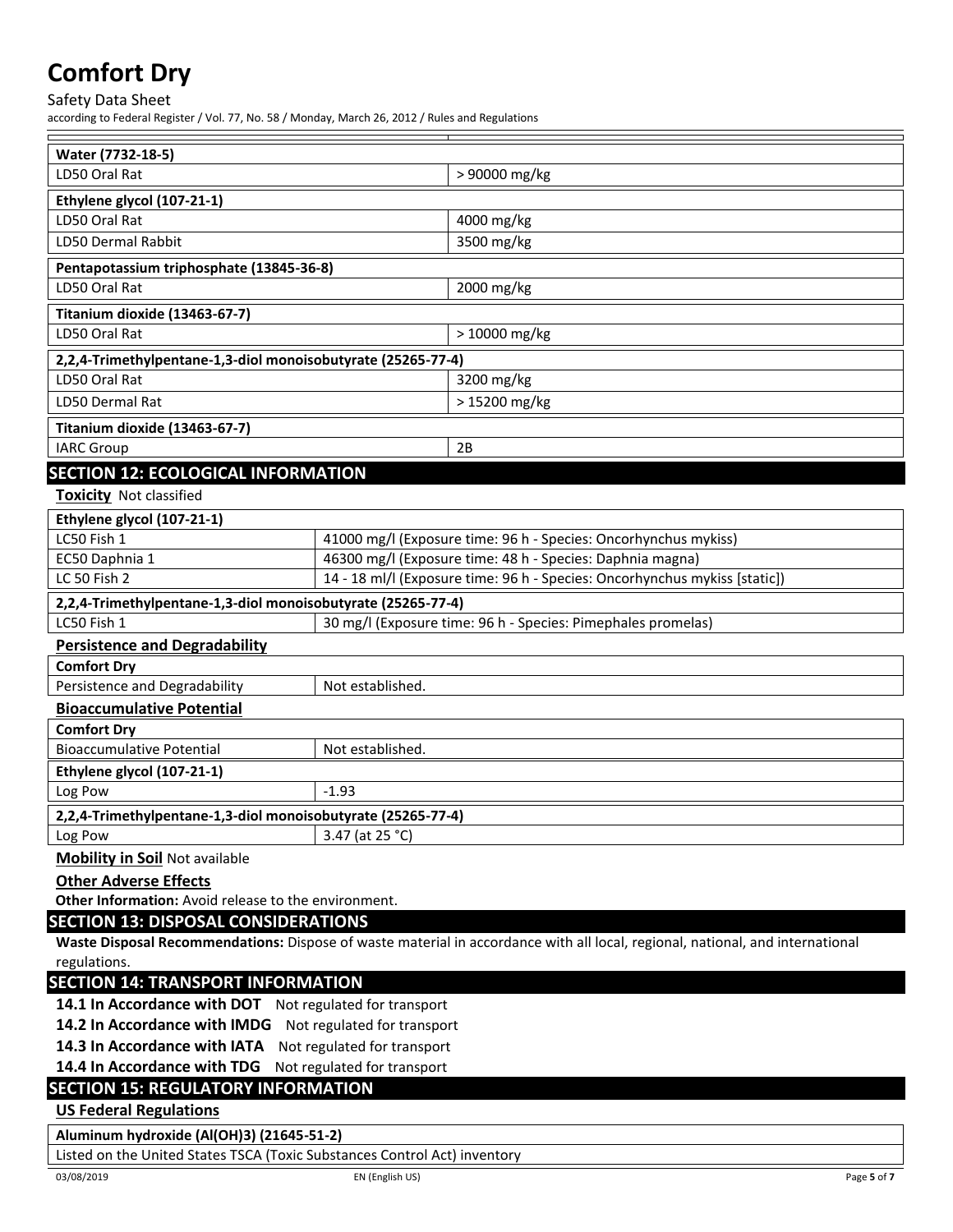Safety Data Sheet

according to Federal Register / Vol. 77, No. 58 / Monday, March 26, 2012 / Rules and Regulations

| Water (7732-18-5)                                                                              |                                                                             |                                                                                                                                          |  |  |
|------------------------------------------------------------------------------------------------|-----------------------------------------------------------------------------|------------------------------------------------------------------------------------------------------------------------------------------|--|--|
|                                                                                                | Listed on the United States TSCA (Toxic Substances Control Act) inventory   |                                                                                                                                          |  |  |
| Cellulose, 2-hydroxyethyl ether (9004-62-0)                                                    |                                                                             |                                                                                                                                          |  |  |
|                                                                                                | Listed on the United States TSCA (Toxic Substances Control Act) inventory   |                                                                                                                                          |  |  |
| Ethylene glycol (107-21-1)                                                                     |                                                                             |                                                                                                                                          |  |  |
|                                                                                                | Listed on the United States TSCA (Toxic Substances Control Act) inventory   |                                                                                                                                          |  |  |
| Listed on SARA Section 313 (Specific toxic chemical listings)                                  |                                                                             |                                                                                                                                          |  |  |
| <b>EPA TSCA Regulatory Flag</b>                                                                |                                                                             | Y2 - Y2 - indicates an exempt polymer that is a polyester and is                                                                         |  |  |
|                                                                                                |                                                                             | made only from reactants included in a specified list of low concern<br>reactants that comprises one of the eligibility criteria for the |  |  |
|                                                                                                |                                                                             | exemption rule.                                                                                                                          |  |  |
| <b>SARA Section 313 - Emission Reporting</b>                                                   |                                                                             | 1.0%                                                                                                                                     |  |  |
| Pentapotassium triphosphate (13845-36-8)                                                       |                                                                             |                                                                                                                                          |  |  |
|                                                                                                | Listed on the United States TSCA (Toxic Substances Control Act) inventory   |                                                                                                                                          |  |  |
| Titanium dioxide (13463-67-7)                                                                  |                                                                             |                                                                                                                                          |  |  |
|                                                                                                | Listed on the United States TSCA (Toxic Substances Control Act) inventory   |                                                                                                                                          |  |  |
|                                                                                                |                                                                             |                                                                                                                                          |  |  |
|                                                                                                | 2,2,4-Trimethylpentane-1,3-diol monoisobutyrate (25265-77-4)                |                                                                                                                                          |  |  |
|                                                                                                | Listed on the United States TSCA (Toxic Substances Control Act) inventory   |                                                                                                                                          |  |  |
| <b>US State Regulations</b>                                                                    |                                                                             |                                                                                                                                          |  |  |
| Titanium dioxide (13463-67-7)                                                                  |                                                                             |                                                                                                                                          |  |  |
| U.S. - California - Proposition 65 - Carcinogens List                                          |                                                                             | WARNING: This product contains chemicals known to the State of<br>California to cause cancer.                                            |  |  |
|                                                                                                |                                                                             |                                                                                                                                          |  |  |
| Ethylene glycol (107-21-1)                                                                     |                                                                             |                                                                                                                                          |  |  |
| RTK - U.S. - Massachusetts - Right To Know List                                                | RTK - U.S. - New Jersey - Right to Know Hazardous Substance List            |                                                                                                                                          |  |  |
|                                                                                                | RTK - U.S. - Pennsylvania - RTK (Right to Know) - Environmental Hazard List |                                                                                                                                          |  |  |
| RTK - U.S. - Pennsylvania - RTK (Right to Know) List                                           |                                                                             |                                                                                                                                          |  |  |
| Titanium dioxide (13463-67-7)                                                                  |                                                                             |                                                                                                                                          |  |  |
| RTK - U.S. - Massachusetts - Right To Know List                                                |                                                                             |                                                                                                                                          |  |  |
|                                                                                                | RTK - U.S. - New Jersey - Right to Know Hazardous Substance List            |                                                                                                                                          |  |  |
| RTK - U.S. - Pennsylvania - RTK (Right to Know) List                                           |                                                                             |                                                                                                                                          |  |  |
| <b>Canadian Regulations</b>                                                                    |                                                                             |                                                                                                                                          |  |  |
| <b>Comfort Dry</b>                                                                             |                                                                             |                                                                                                                                          |  |  |
| <b>WHMIS Classification</b>                                                                    |                                                                             | Class D Division 2 Subdivision A - Very toxic material causing other toxic effects                                                       |  |  |
|                                                                                                |                                                                             | Class D Division 2 Subdivision B - Toxic material causing other toxic effects                                                            |  |  |
|                                                                                                |                                                                             |                                                                                                                                          |  |  |
|                                                                                                |                                                                             |                                                                                                                                          |  |  |
|                                                                                                |                                                                             |                                                                                                                                          |  |  |
|                                                                                                |                                                                             |                                                                                                                                          |  |  |
| Aluminum hydroxide (Al(OH)3) (21645-51-2)                                                      |                                                                             |                                                                                                                                          |  |  |
| Listed on the Canadian DSL (Domestic Substances List) inventory.                               |                                                                             |                                                                                                                                          |  |  |
| Uncontrolled product according to WHMIS classification criteria<br><b>WHMIS Classification</b> |                                                                             |                                                                                                                                          |  |  |
| Water (7732-18-5)                                                                              |                                                                             |                                                                                                                                          |  |  |
| Listed on the Canadian DSL (Domestic Substances List) inventory.                               |                                                                             |                                                                                                                                          |  |  |
| Uncontrolled product according to WHMIS classification criteria<br><b>WHMIS Classification</b> |                                                                             |                                                                                                                                          |  |  |
| Cellulose, 2-hydroxyethyl ether (9004-62-0)                                                    |                                                                             |                                                                                                                                          |  |  |
|                                                                                                | Listed on the Canadian DSL (Domestic Substances List) inventory.            |                                                                                                                                          |  |  |
| <b>WHMIS Classification</b>                                                                    |                                                                             | Class D Division 2 Subdivision B - Toxic material causing other toxic effects                                                            |  |  |
|                                                                                                |                                                                             |                                                                                                                                          |  |  |